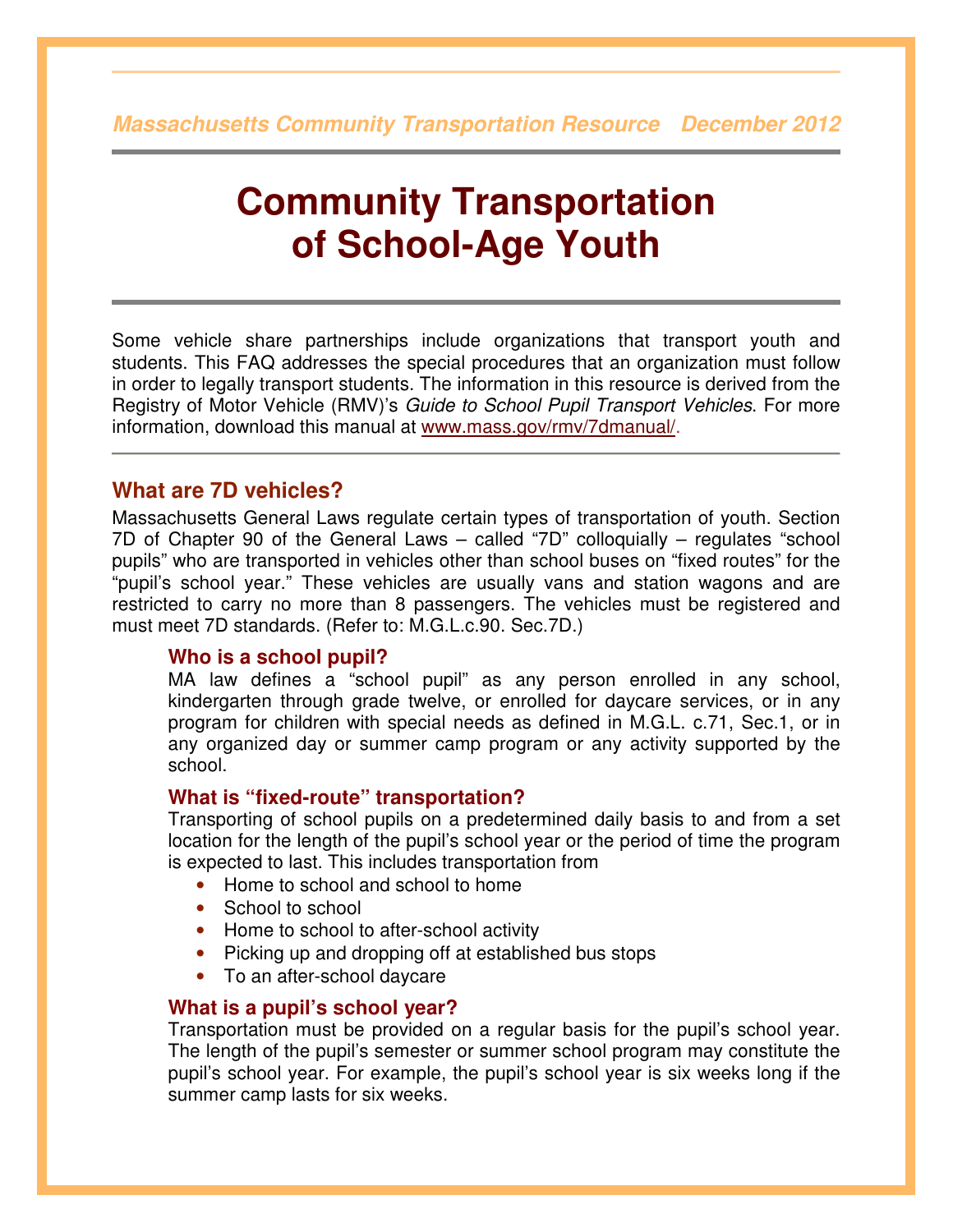## **Who can drive a 7D vehicle?**

While transporting school pupils, a 7D vehicle must be driven by a qualified driver who holds a 7D certificate. An applicant for a 7D certificate must be at least twenty-one years of age, have had a driver's license for three continuous years immediately prior to application, pass a Criminal Offender Record Information (CORI) check and a Sex Offender Registry Information (SORI) check, have a satisfactory driving record, be of good moral character, and pass an eye exam, a physical exam, and a written knowledge test. The operator's license must be active at all times while operating a 7D vehicle.

## **How can I apply for a 7D certificate?**

To drive a 7D vehicle, you must have a 7D certificate. To apply for a 7D certificate, download an application at www.mass.gov/rmv/forms/21038.pdf. To complete the application, you will have to get a physical and eye exam from a licensed physician. Bring your completed application form to an RMV office and pay the application fee to complete the process. Once you have a 7D certificate, you are responsible for renewing it in a timely manner. Certificates must be renewed annually.

## **How do I register and renew a 7D vehicle?**

All vehicles used for 7D transportation must display a PUPIL registration number plate. To apply for this registration, download a copy of registration application from the RMV website at www.mass.gov/rmv or call 857-368-8000. Registration steps and procedures differ depending on whether your company has or does not have currently registered 7D vehicles. If you do not have any vehicles registered, an RMV inspector will visit your organization to assess whether your vehicle and driver policies are in compliance with 7D. 7D registrations are valid for two years from the date of issue. When your 7D vehicle renewal approaches, the RMV may notify you by sending you an RMV-2 renewal application.

## **What are safety inspection requirements for 7D vehicles?**

In addition to the annual state inspection, 7D vehicles are required to have a semiannual safety inspection in accordance with M.G.L. c.90. s.7D. These additional inspections take place in February and March and again in October and November. Not all state inspection facilities conduct 7D inspections. To see a list of approved inspection facilities, visit www.mass.gov/rmv and search under Inspection. In addition, a detailed Guide to 7D Vehicle Inspection can be downloaded from the same website. Chapter 4 contains a list of basic vehicle components and required equipment that will be inspected. See www.mass.gov/rmv/7dmanual.

## **Can school bus drivers operate a 7D vehicle?**

Yes. Any person licensed to operate a school bus by the MA Department of Public Utilities (DPU) may operate a 7D vehicle.